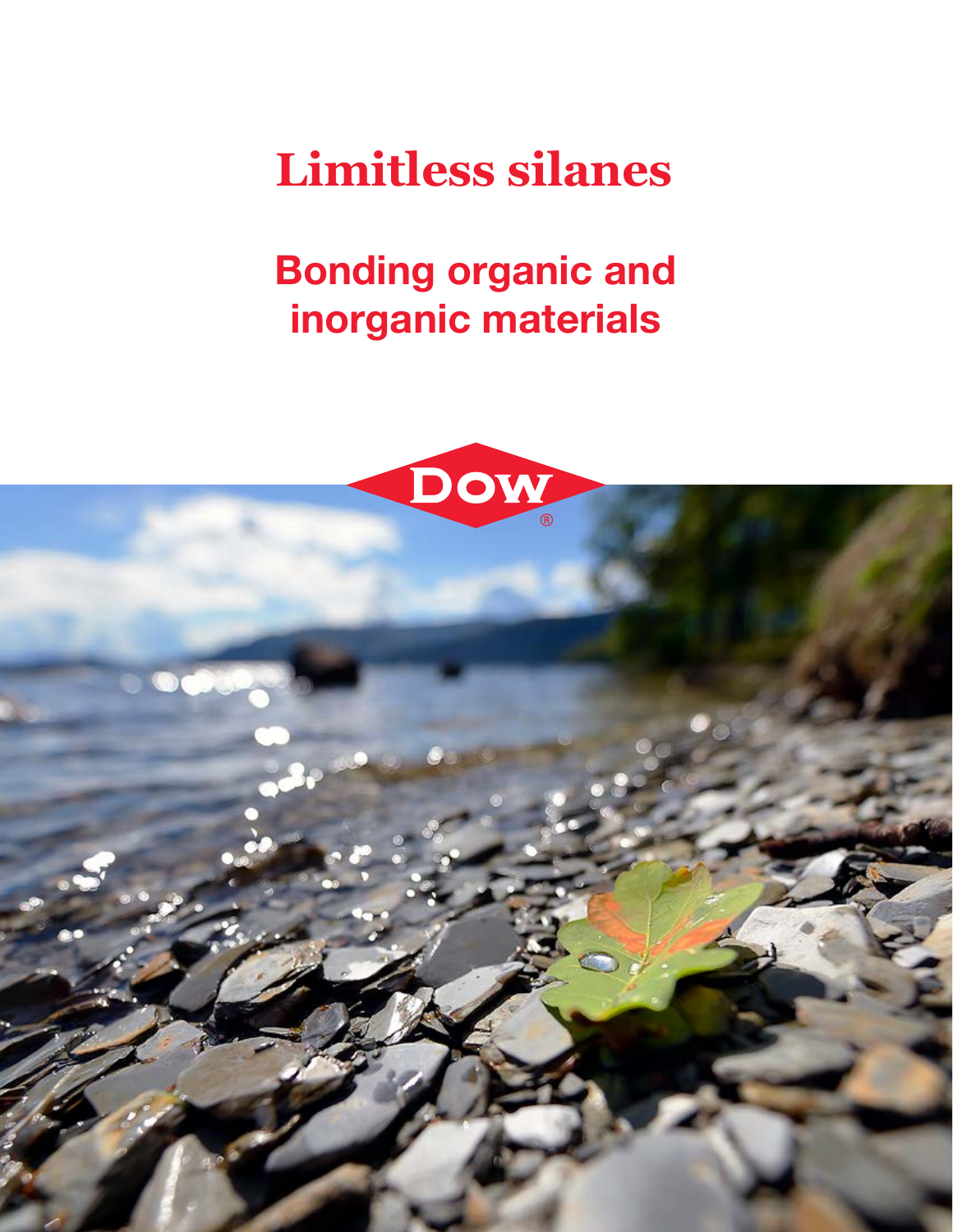

### The first in silane development What is a silane? Functions and benefits Why silane coupling agents are used 05 bonding to inorganic substrates 05 Bonding to polymers 05 Selecting the right silane

05 Silane product overview (Fold out)



| 06 | <b>Water repellents and</b> |
|----|-----------------------------|
|    | surface protection          |
| 07 | Surface protection          |

| 08 | <b>Plastics and composites</b><br>(Including fiberglass) |
|----|----------------------------------------------------------|
| 08 | Rubber compounding                                       |
| 08 | Plastics compounding                                     |
| 08 | Fiberglass-reinforced polymers                           |

|--|

| 12 | <b>Paints, inks and coatings</b> |
|----|----------------------------------|
| 12 | <b>Primers</b>                   |
| 12 | Automotive clearcoats            |
| 13 | Architectural coatings           |
| 13 | Industrial coatings              |
|    |                                  |

| 14 | <b>Adhesives and sealants</b> |
|----|-------------------------------|
| 14 | <b>Adhesion promoters</b>     |
| 14 | Coupling agents               |

h

Mineral and filler treatments

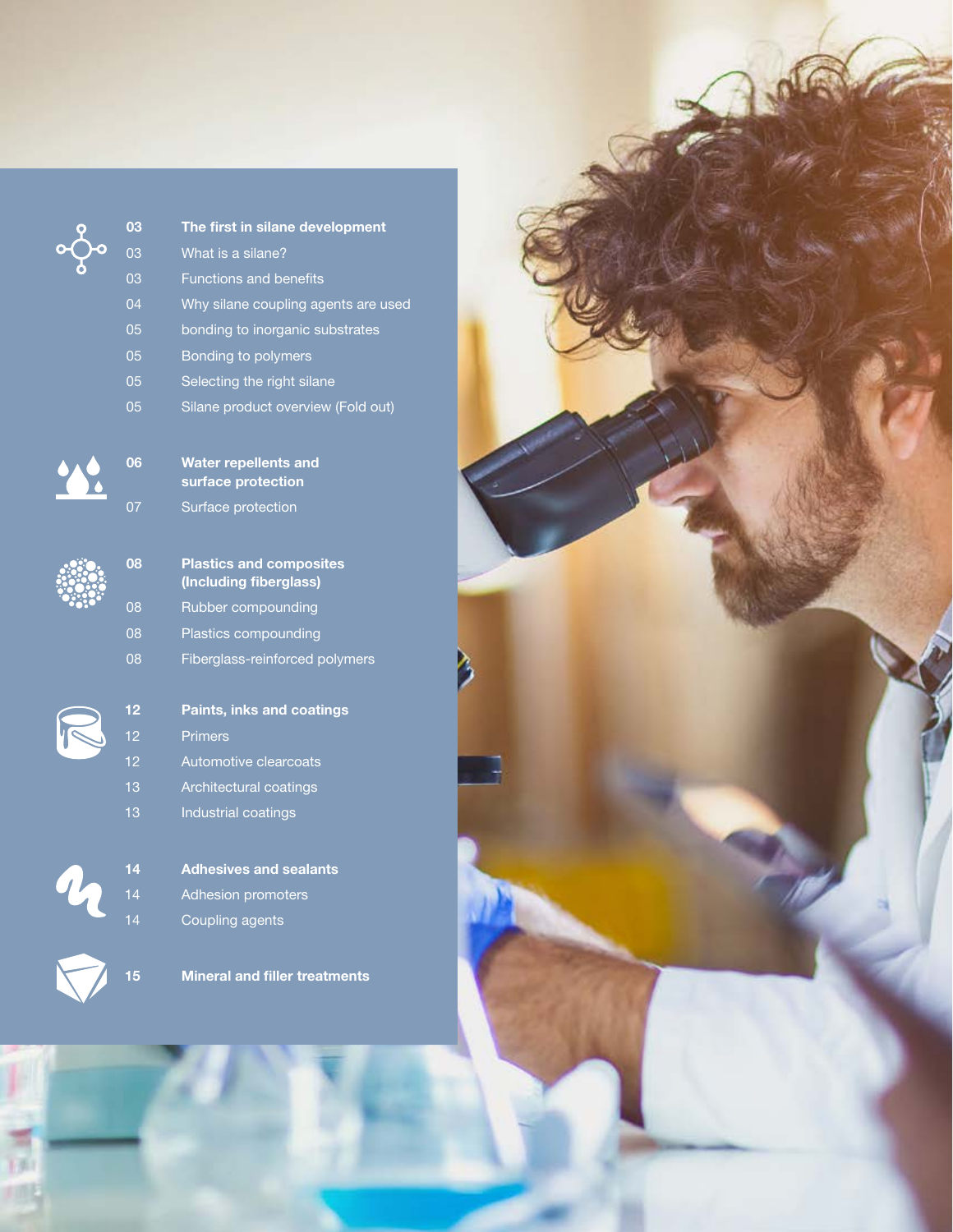

### **The first** in silane development

Dow pioneered the development of silanes – and the synergy of organic and silicon chemistries – more than 60 years ago. Today, they remain instrumental in allowing new materials to be developed in a wide variety of industries with greater reliability and improved performance. And Dow continues to be a leader in developing and supplying silane solutions.

### **What is a silane?**

A silane is a molecule comprised of one central silicon atom with four attachments. These substituent groups can be nearly any combination of nonreactive, inorganically reactive, or organically reactive groups. Silanes are the smallest silicon-based molecules, ensuring good depth of penetration into substrates. A silane that contains at least one carbonsilicon bond structure is known as an organosilane. In many applications, the term "silane" is a generic term typically referring to an organofunctional alkoxysilane. Here, the terms silane, alkoxysilane and organofunctional alkoxysilane are used interchangeably. They react with themselves and any hydroxyl (OH) groups within the substrate, often when moisture is present, forming a silicone resin network. This formation of strong chemical bonds provides durability.



#### Figure 1: The silane coupling mechanism

### **Functions and benefits**

Silanes enable the development of new materials with greater reliability and improved performance. Silanes can function in many different ways to achieve various benefits, which include:

### Coupling agent

Silane coupling agents are silicon-based chemicals that contain two types of reactivity – inorganic and organic in the same molecule. A silane coupling agent will act as an interface between an inorganic substrate (such as glass, metal or mineral) and an organic material (such as an organic polymer, coating or adhesive) to bond the two dissimilar materials.

### Adhesion promoter

Silanes are effective adhesion promoters when used as additives or primers for paints, inks, coatings, adhesives and sealants. By using the right silane coupling agent, a paint, ink, coating, adhesive or sealant can be converted to a material that often will maintain adhesion even if subjected to severe environmental conditions.

### Hydrophobing and dispersing agent

Alkoxysilanes with hydrophobic organic groups attached to silicon will impart that same hydrophobic character to a hydrophilic inorganic surface. They are used as durable hydrophobing agents in construction, bridge and deck applications. They are also used to hydrophobe inorganic powders to make them free-flowing and dispersible in organic polymers and liquids. Generally, alkoxysilanes are not effective at hydrophobing unfilled plastics.

#### Moisture scavenger

The alkoxy groups of silanes will hydrolyze in the presence of moisture to convert water molecules to alcohol molecules. Organotrialkoxysilanes are often used in sealants and other moisture-sensitive formulations as water scavengers.

#### Silicate stabilizer

Functions as a silicate stabilizer to prevent agglomeration and precipitation of silicates during use. The predominant application is in engine coolant formulations to stabilize the silicate corrosion inhibitors.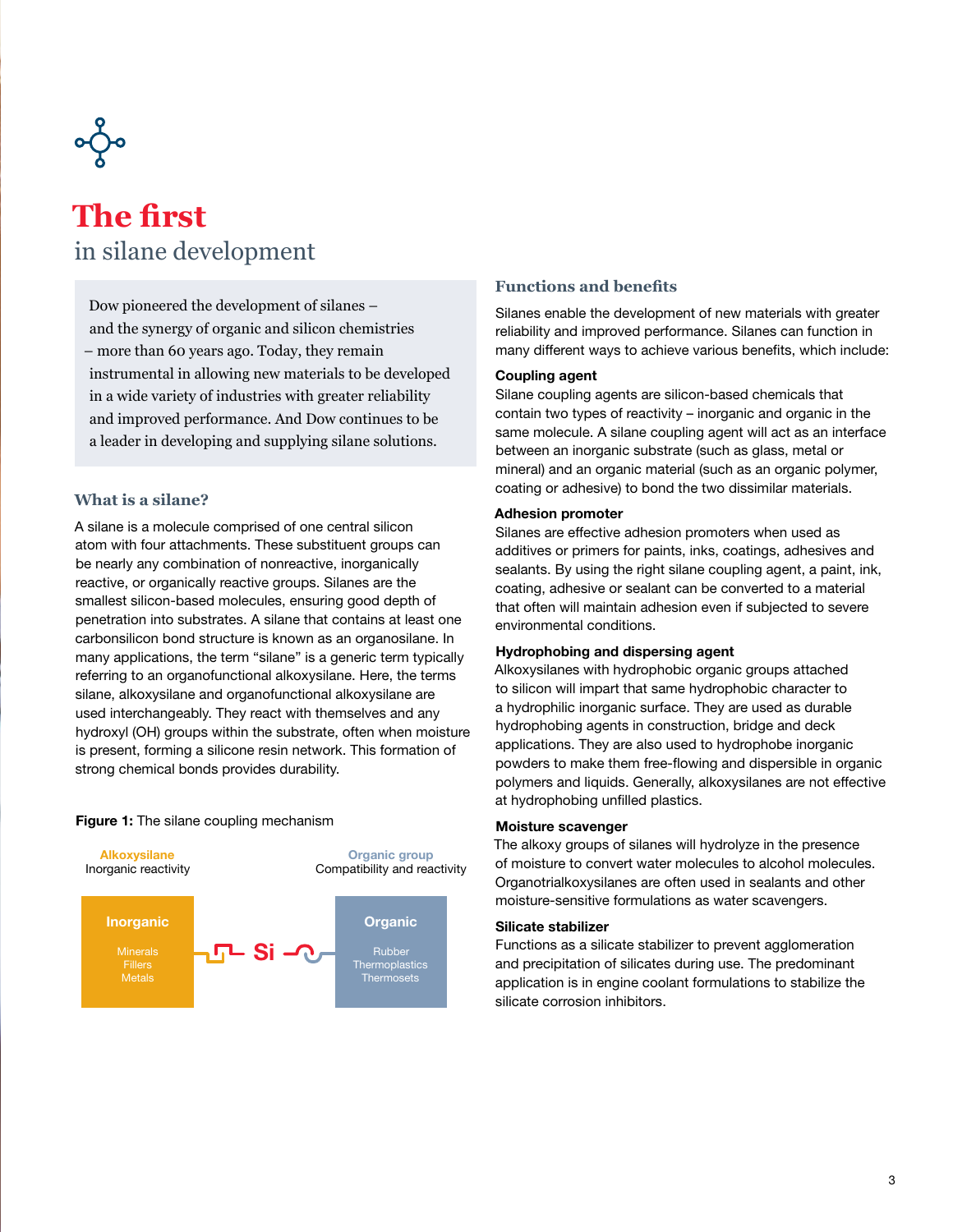$$
\circ \big\downarrow^{\circ}
$$

Figure 2: SEM image of silica-filled epoxy resin



Without silane



With silane

### **Why silane coupling agents are used**

When organic polymers are reinforced with glass fibers or minerals, the interface, or interphase region between the polymer and the inorganic substrate, is involved in a complex interplay of physical and chemical factors. These factors are related to adhesion, physical strength, coefficient of expansion, concentration gradients and retention of product properties.

Silane coupling agents have the unique chemical and physical properties to not only enhance bond strength, but also prevent de-bonding at the interface due to use and aging, especially in humid conditions. The coupling agent provides a stable bond between two otherwise poorly bonding surfaces. Figure 2 shows (via an SEM of the fracture surface) the difference in adhesion between a silica-filled epoxy resin with silane versus without silane. With silane, the epoxy coating on the silica particles is apparent; without silane, clean silica particles can be see in the epoxy matrix.

Silane coupling agents also increase the resistance to humidity and other adverse environmental conditions encountered by composites. Other benefits of silane coupling agents include:

- Better wetting of inorganic substrates
- Lower viscosities during compounding
- Smoother surfaces of composites
- Less catalyst inhibition of thermoset composites
- Clearer reinforced plastics

### Figure 3: Hydrolysis of alkoxysilanes

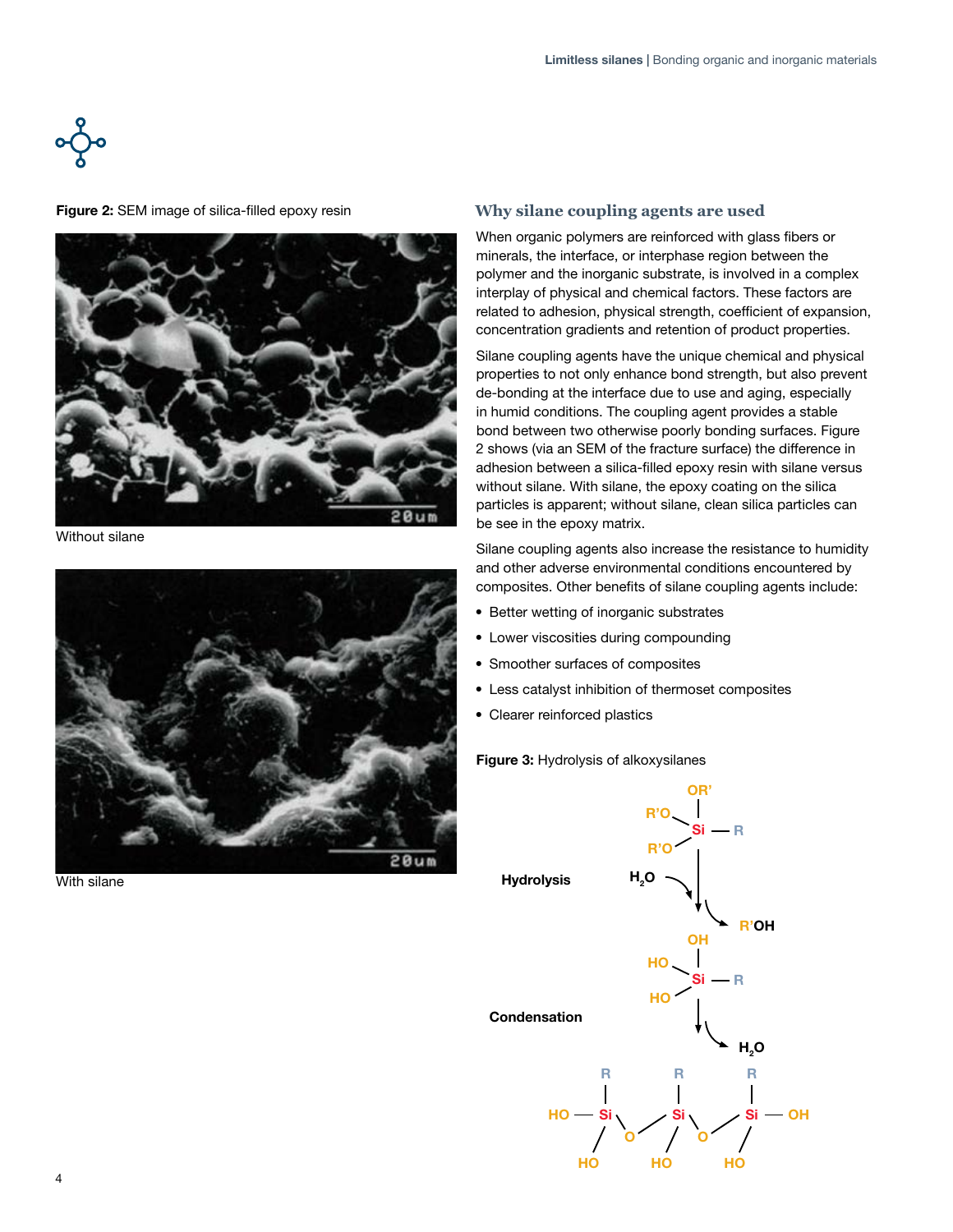### **Silane product overview**

### Bonding organic and inorganic materials

| <b>Product name</b>                   | <b>Functionality</b> | <b>Chemical description</b>                                                                                                                                                                     | CAS#                        |
|---------------------------------------|----------------------|-------------------------------------------------------------------------------------------------------------------------------------------------------------------------------------------------|-----------------------------|
| DOWSIL™ 11-100 Additive               | Alkyl                | Alkyl functional siloxane                                                                                                                                                                       | N/A                         |
| XIAMETER™ OFS-1579 Silane             | Alkyl                | Methyl and ethyl triacetoxysilane                                                                                                                                                               | 4253-34-3 and<br>17689-77-9 |
| XIAMETER™ OFS-6070 Silane             | Alkyl                | Methyltrimethoxysilane; $CH3-Si(OCH3)3$ ; MTMS                                                                                                                                                  | 1185-55-3                   |
| XIAMETER™ OFS-6341 Silane             | Alkyl                | n-Octyltriethoxysilane; $C_8H_{17}Si(OC_2H_5)_3$ ; nOTES                                                                                                                                        | 2943-75-1                   |
| XIAMETER™ OFS-6665 Silane             | Alkyl                | n-Octyltrimethoxysilane; nOTMS                                                                                                                                                                  | 3069-40-7                   |
| XIAMETER™ OFS-6403 Silane             | Alkyl                | Butyl triethoxysilane; iBTES                                                                                                                                                                    | 17980-47-1                  |
| XIAMETER™ OFS-2306 Silane             | Alkyl                | Butyl trimethoxysilane; iBTMS                                                                                                                                                                   | 18395-30-7                  |
| DOWSIL™ Z-6701 Silane                 | Alkyl                | Methyldimethoxysilane $CH_3Si(H)(OCH_3)$                                                                                                                                                        | 16881-779                   |
| XIAMETER™ OFS-6264 Silane             | Alkyl                | N-propyl trimethoxysilane; nPTMS                                                                                                                                                                | 1067-25-0                   |
| DOWSIL™ 1-6184 Water Repellent        | Alkyl                | Water-soluble siloxane                                                                                                                                                                          | N/A                         |
| DOWSIL™ Z-6689 Water Repellent        | Alkyl                | Silane/siloxane blend                                                                                                                                                                           | N/A                         |
| DOWSIL™ Z-6690 Water Repellent        | Alkyl                | Silane/siloxane blend                                                                                                                                                                           | N/A                         |
| XIAMETER™ OFS-0772 Siliconate         | Alkyl                | Sodium methyl siliconate                                                                                                                                                                        | 16589-43-8                  |
| XIAMETER™ OFS-0777 Siliconate         | Alkyl                | Potassium methyl siliconate                                                                                                                                                                     | 31795-24-1                  |
| XIAMETER™ OFS-6011 Silane             | Amino                | Aminopropyltriethoxysilane; $H_2NC_3H_6-Si(OC_2H_5)_3$                                                                                                                                          | 919-30-2                    |
| XIAMETER™ OFS-6020 Silane             | Amino                | Aminoethylaminopropyltrimethoxysilane;<br>$H_2NC_2H_4NHC_3H_6-Si(OCH_3)_3;$ AEAPTMS                                                                                                             | 1760-24-3                   |
| DOWSIL <sup>™</sup> Z-6137 Silane     | Amino                | Aminoethylaminopropylsilane; Triol homopolymer;<br>$H_2NC_2H_4NHC_3H_6-Si(OH)_3$ in water 22% actives; Low methanol content; 68400-09-9<br>Pre-hydrolyzed version of XIAMETER™ OFS-6020 Silane  |                             |
| DOWSIL™ Z-6121 Silane                 | Amino                | Aminoethylaminopropyltrimethoxysilane; H <sub>2</sub> NC <sub>2</sub> H <sub>4</sub> NHC <sub>3</sub> H <sub>6</sub> -Si(OCH <sub>3</sub> ) <sub>3</sub> ;<br>50% actives in n-butanol/methanol | 1760-24-3                   |
| XIAMETER™ OFS-6032 Silane             | Amino/Vinyl          | Vinylbenzylaminoethylaminopropyltrimethoxysilane;<br>$(H_2C=CHC_6H_4-CH_2-NHC_2H_4NHC_3H_6-Si(OCH_3)_3)$ ; HCl 40% in methanol                                                                  | 171869-89-9                 |
| DOWSIL™ Z-6269 Silane                 | Amino/Vinyl          | Cationic vinylbenzyl and amino functional methoxysilane;<br>40% actives in methanol; Higher actives purity version                                                                              | 171869-89-9                 |
| DOWSIL™ Z-6132 Silane                 | Amino/Vinyl          | Hydrolyzed version of XIAMETER™ OFS-6032 Silane;<br>37% solids in methanol                                                                                                                      | 171869-90-2                 |
| XIAMETER™ OFS-6224 Silane             | Amino/Vinyl          | Vinylbenzylaminoethylaminopropyltrimethoxy silane;<br>$(H2C=CHC6H4-CH2-NHC2H4NHC3H6-Si(OCH3)3);$<br>Partially hydrolyzed at 33% in methanol; Low chloride                                       | 171869-90-2                 |
| XIAMETER™ OFS-6062 Silane             | Mercapto             | 3-Mercaptopropyltrimethoxysilane; HS(CH <sub>2</sub> ) <sub>3</sub> Si(OCH <sub>3</sub> ) <sub>3</sub> ; MPTMS                                                                                  | 4420-74-0                   |
| XIAMETER™ OFS-6040 Silane             | Epoxy                | Glycidoxypropyltrimethoxysilane;<br>CH <sub>2</sub> (O) CHCH <sub>2</sub> OC <sub>3</sub> H <sub>6</sub> -Si(OCH <sub>3</sub> ) <sub>3</sub> ; GPTMS                                            | 2530-83-8                   |
| XIAMETER™ OFS-6030 Silane             | Methacryl            | Methacryloxypropyltrimethoxysilane;<br>$H2C=CH(CH3)C(O)OC3H6-Si(OCH3)3; MAPTMS$                                                                                                                 | 2530-85-0                   |
| DOWSIL™ Z-6883 Silane                 | Phenyl/Amino         | Phenylaminopropyl trimethoxysilane; PhNHC <sub>3</sub> H <sub>6</sub> Si(OCH <sub>3</sub> ) <sub>3</sub>                                                                                        | 3068-76-6                   |
| XIAMETER™ OFS-6124 Silane             | Phenyl               | Phenyltrimethoxysilane; $(C_6H_5-Si(OCH_3)_3)$                                                                                                                                                  | 2996-92-1                   |
| XIAMETER™ OFS-6697 Silane             |                      | Tetra ethoxysilane; TEOS                                                                                                                                                                        | 78-10-4                     |
| XIAMETER™ Q1-6083 Antifreeze Additive |                      | Phosphonate sodium siliconate; 40% sodium<br>(trihydroxyysilyl)-propylmethophosphonate in water                                                                                                 | 84962-98-1                  |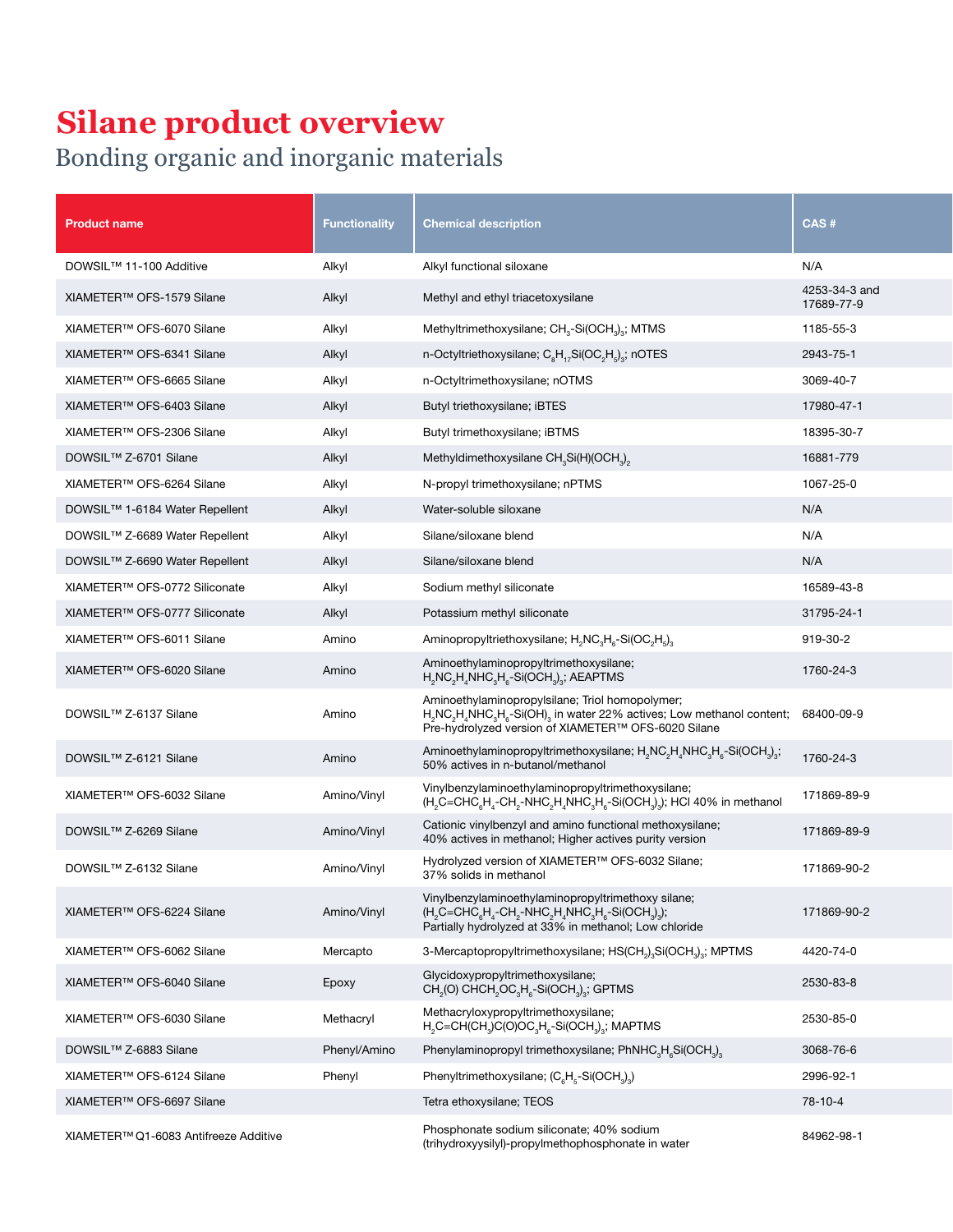### Limitless silanes | Bonding organic and inorganic materials

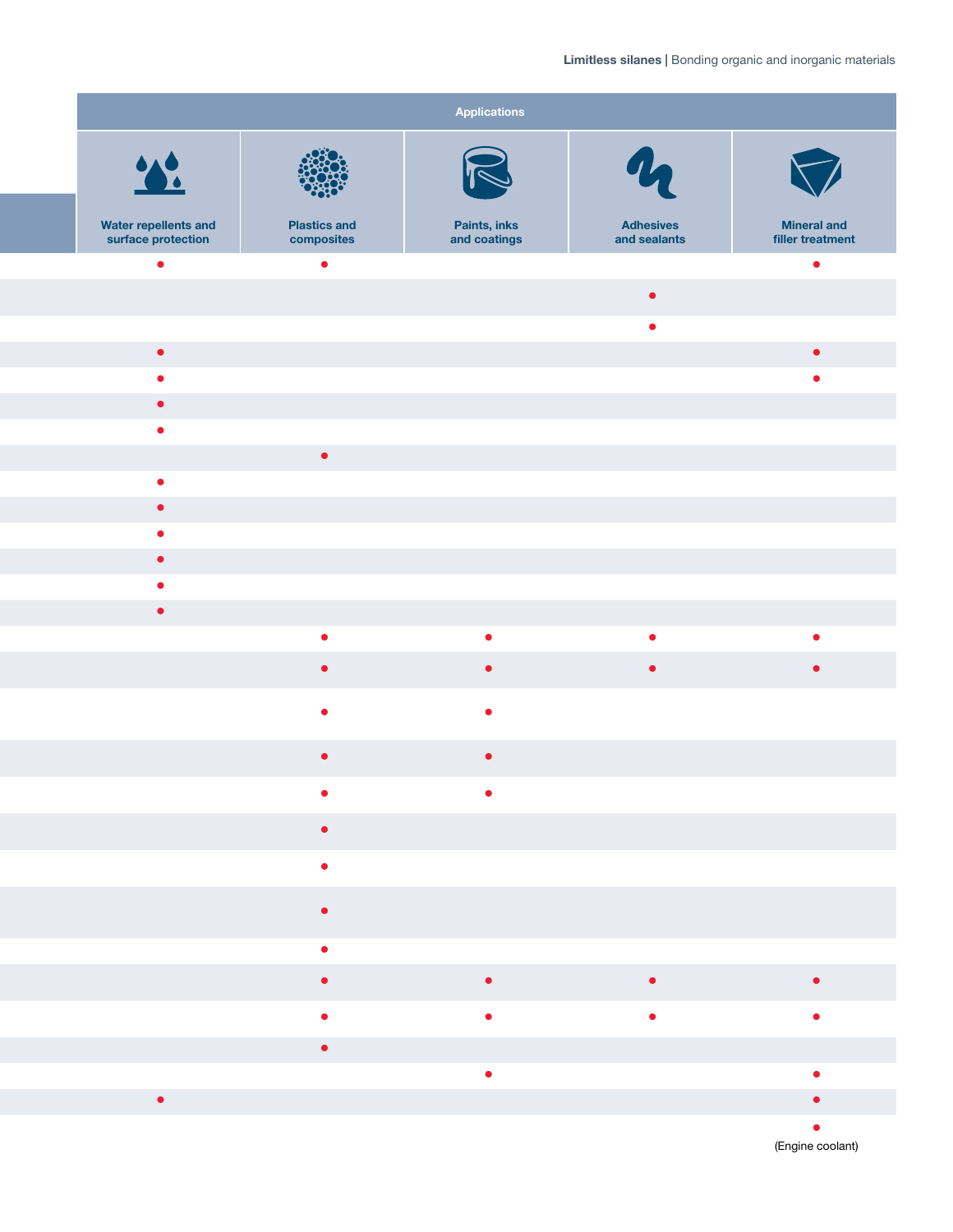### **Bonding to inorganic substrates**

Silane coupling agents that contain two or three inorganic reactive groups on silicon will bond well to the hydroxyl groups on most inorganic substrates, especially if the substrate contains silicon, aluminum or a metal in its structure. The alkoxy groups on silicon hydrolyze to silanols, either through the addition of water or from residual water on the inorganic surface. Then the silanols coordinate with metal hydroxyl groups on the inorganic surface to form an oxane bond and eliminate water.

### **Bonding to polymers**

The bond to the organic polymer is complex. The reactivity of a thermoset polymer should be matched to the organo-reactivity of a silane. To optimize the inter-penetrating network bonding mechanism, it is important that the silane and the resin be compatible. Matching the chemical characteristics of the two materials will help improve the chances of forming a good composite with optimum benefits.

### **Selecting the right silane**

The choice of silane should involve matching chemical reactivity, solubility characteristics and, possibly, the thermal stability of the organosilane with the same parameters in the polymer structure.

Figure 4: The inter-penetrating network (IPN) bonding mechanism



Figure 5: Basic stucture R= alkyl, aryl, or organofunctional group OR'= methoxy, ethoxy, or acetoxy



XIAMETER™ OFS-6011 Silane







XIAMETER™ OFS-6032 Silane



XIAMETER™ OFS-6040 Silane



XIAMETER™ OFS-6341 Silane



Silane product overview

Bonding organic and inorganic materials (Fold out)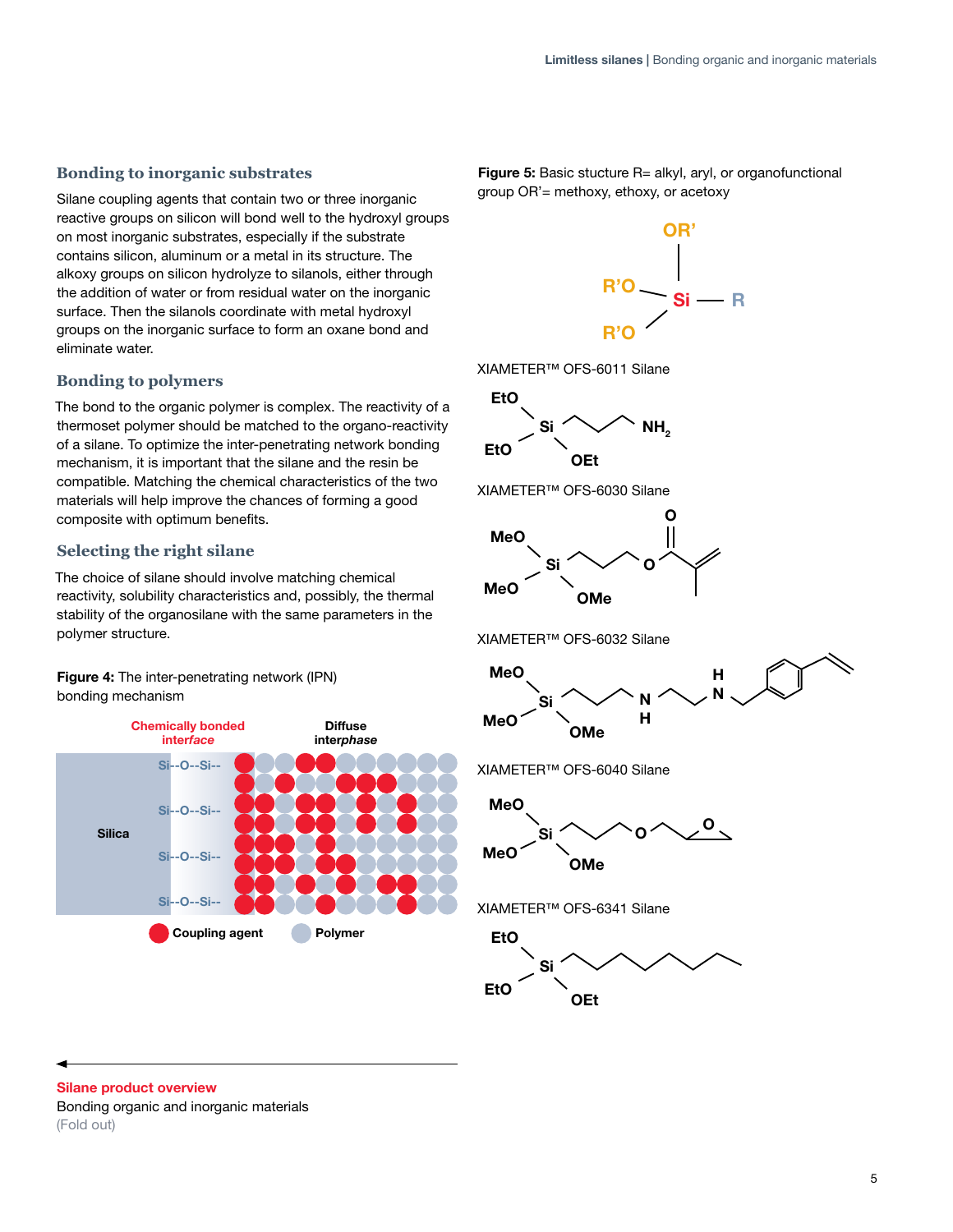

## **Water repellents and surface protection**

Nature can be a tough adversary – water intrusion, sunlight, wind and abrasion, infiltration of organisms, or even accidental stain damage. Silanes can give waterand stain-repellent properties to surfaces. Alkoxysilyl groups attached to these silanes allow them to penetrate, cure in and bond to many inorganic substrates. These unique properties allow for versatile and durable solutions to protect against harmful water- and oil-borne elements.

Silane-based water repellents create an envelope of protection that extends the life of substrates for years in challenging environments. Benefits may include:

- Excellent water repellency
- Long-term durability
- UV stability
- Depth of penetration
- Water vapor permeability
- High dilution capability and stability
- Clear, uniform, neutral appearance
- Reduced efflorescence
- Reduced freeze/thaw damage
- Chloride ion resistance to deter corrosion of reinforcing steel concrete structures
- Preservation of aesthetics
- Strengthening fragile masonry
- Dimensional stability of wood



| <b>Product name</b>                        | <b>General description</b>        | <b>Application/features</b>                                                                                                                                                                                                                                                                         |
|--------------------------------------------|-----------------------------------|-----------------------------------------------------------------------------------------------------------------------------------------------------------------------------------------------------------------------------------------------------------------------------------------------------|
| XIAMETER™ OFS-6341 Silane                  | Alkyl ethoxy silane               | Effective hydrophobing agent and high-temperature additive for other<br>coupling agents                                                                                                                                                                                                             |
| XIAMETER™ OFS-6665 Silane                  | Alkyl methoxy silane              | Effective hydrophobing agent that inhibits water absorption and can be<br>used in formulation of water repellent products                                                                                                                                                                           |
| XIAMETER <sup>™</sup> OFS-6403 Silane      | Butyl triethoxysilane             | Protection against chloride ion intrusion in concrete                                                                                                                                                                                                                                               |
| XIAMETER™ OFS-2306 Silane                  | Butyl trimethoxysilane            | Ideal for treating a variety of substrates to impart water repellency and<br>compatibility with organics                                                                                                                                                                                            |
| XIAMETER™ OFS-6697 Silane                  | Tetra ethoxysilane; TEOS          | Diluent for zinc-rich primers • Additive for other coupling agents                                                                                                                                                                                                                                  |
| DOWSIL™ Z-6689 Water Repellent             | Solventless silane/siloxane blend | Active component for formulating penetrating water repellent treatments<br>• Multi-surface water repellent • For neutral and alkaline mineral substrates<br>that require water repellency . Excellent beading in <5 minutes . Dilutable in<br>organic solvent to formulate water repellent products |
| DOWSIL™ Z-6690 Water Repellent             | Silane/siloxane blend             | Multi-surface water repellent . Low viscosity blend . Easy to apply<br>• Designed for water-free formulations • Quick absorption on wood surface<br>. Impregnation of wood surface provides low impact on appearance and<br>surface tack • Not film forming                                         |
| XIAMETER™ OFS-6264 Silane                  | Alkyl methoxy silane              | Hydrophobing and dispersing agent                                                                                                                                                                                                                                                                   |
| DOWSIL <sup>™</sup> 1-6184 Water Repellent | Water-soluble silane              | Low-VOC . Multifunctional . Self-crosslinking                                                                                                                                                                                                                                                       |
| XIAMETER™ OFS-0772 Siliconate              | Sodium methyl siliconate          | Water dilutable . Effective on a variety of substrates                                                                                                                                                                                                                                              |
| XIAMETER™ OFS-0777 Siliconate              | Potassium methyl siliconate       | Water dilutable . Effective on a variety of substrates                                                                                                                                                                                                                                              |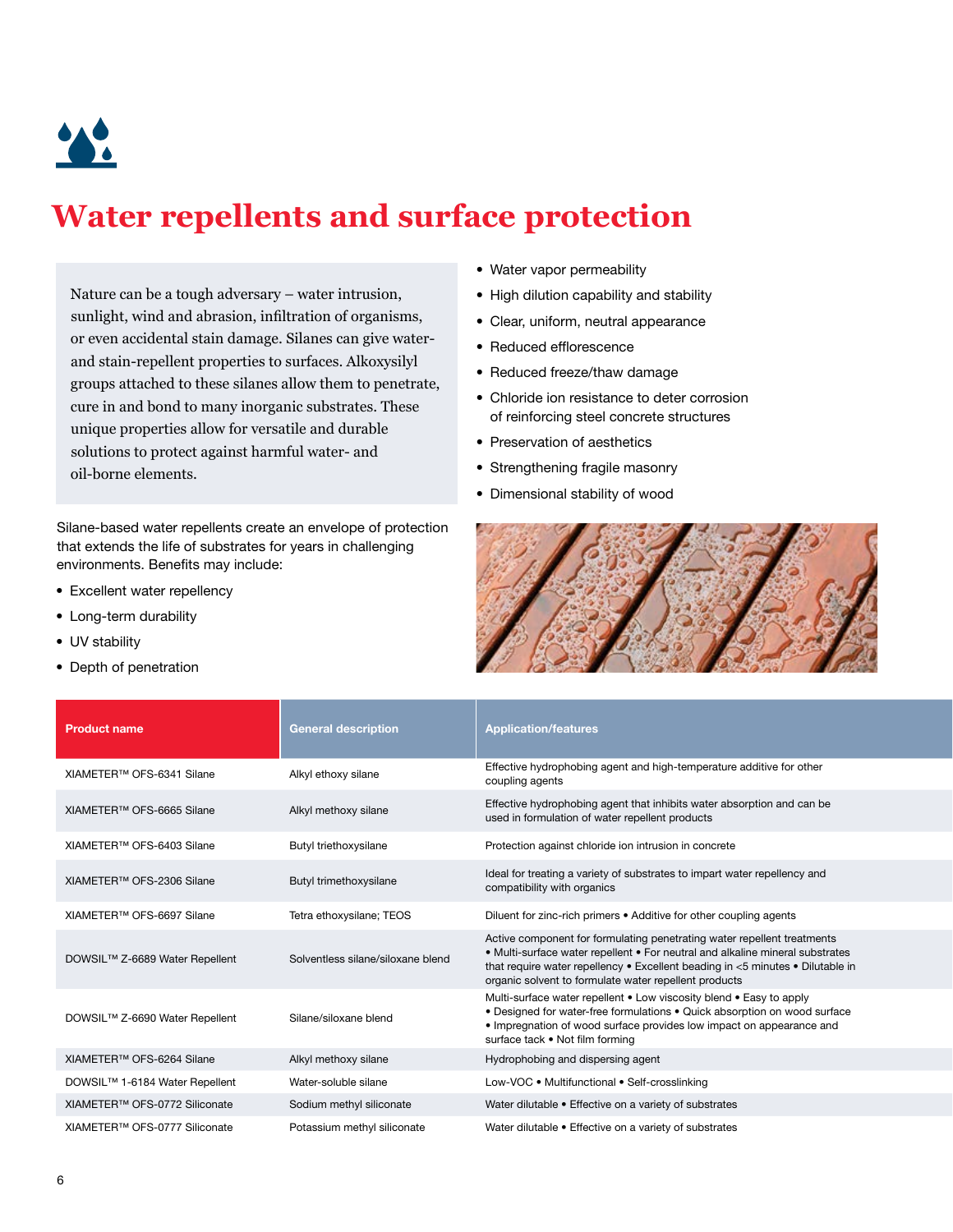Whether you're looking for a fully formulated water or stain repellent, or a key ingredient in your surface protection formula, Dow offers a wide range of silanes that can meet your needs. Our water and stain repellent materials can be used in solventor water-based systems to provide the formulating flexibility needed to meet VOC and ease-of-use requirements, and are available for use in formulations that penetrate a broad range of substrates, including:

- Poured-in-place or pre-cast concrete
- Concrete block
- Sandstone/granite
- Brick/tile/grout
- Wood
- Gypsum/perlite
- Limestone/marble

### **Surface protection**

Dow also manufactures a range of silicates and siliconates for use in formulating pore-blocking sealers and consolidators.

Sealers include pore blockers, which form a resin barrier on concrete surfaces, partially or fully filling the surface pores; and hydrophobing agents, which deeply penetrate the material yet allow concrete to breathe and won't interfere with concrete cure.

Consolidators can extend the life of stone and concrete because they penetrate and cure in and through these materials to help bind them together. They are used in a variety of restoration and flooring applications.

Figure 6: Silicone-based products penetrate deeply, forming a repellent layer within the substrate



Figure 7: SiOH groups chemically bond to the substrate and condense to form a polymer film on the surface



|  | <b>Dilution</b> | <b>Typical</b><br>actives |                     | Flash  |                 |                            |              | <b>Substrate</b> |           |                   |                  |
|--|-----------------|---------------------------|---------------------|--------|-----------------|----------------------------|--------------|------------------|-----------|-------------------|------------------|
|  | system          | Vusage level              | Specific<br>gravity | point  | <b>Concrete</b> | <b>Mortar and</b><br>brick | <b>Stone</b> | <b>Ceramics</b>  | Wood      | <b>Anti-stain</b> | Damp<br>proofing |
|  | Solvent         | 5 to 100                  | 0.88                | 65     | $\bullet$       | $\bullet$                  | $\bullet$    |                  |           | $\bullet$         |                  |
|  | Solvent         | 5 to 100                  | 0.91                | 66     | $\bullet$       | $\bullet$                  | $\bullet$    |                  |           | $\bullet$         |                  |
|  | Solvent         | 5 to 100                  | 0.88                | 62     | $\bullet$       | $\bullet$                  | $\bullet$    |                  |           |                   |                  |
|  | Solvent         | 5 to 100                  | 0.92                | 32     | $\bullet$       | $\bullet$                  | $\bullet$    |                  |           |                   |                  |
|  | Solvent         | 5 to 100                  | 0.93                | 54     | $\bullet$       | $\bullet$                  | $\bullet$    |                  |           |                   |                  |
|  | Solvent         | 5 to 15                   | 0.96                | 10     |                 |                            |              |                  |           |                   | $\bullet$        |
|  | Solvent         | 5 to 15                   | 0.94                | 37     |                 |                            |              |                  | $\bullet$ |                   |                  |
|  | Solvent         | 5 to 100                  | 0.93                | 26.6   | $\bullet$       | $\bullet$                  | $\bullet$    |                  |           |                   |                  |
|  | Water           | 3.5 to 7.5                | 1.05                | 27     |                 |                            |              |                  |           |                   |                  |
|  | Water           | $0.5$ to $3$              | 1.25                | $>100$ |                 | $\bullet$                  |              | $\bullet$        |           |                   |                  |
|  | Water           | $0.5$ to $3$              | 1.29                | $>100$ |                 | $\bullet$                  |              | $\bullet$        |           |                   |                  |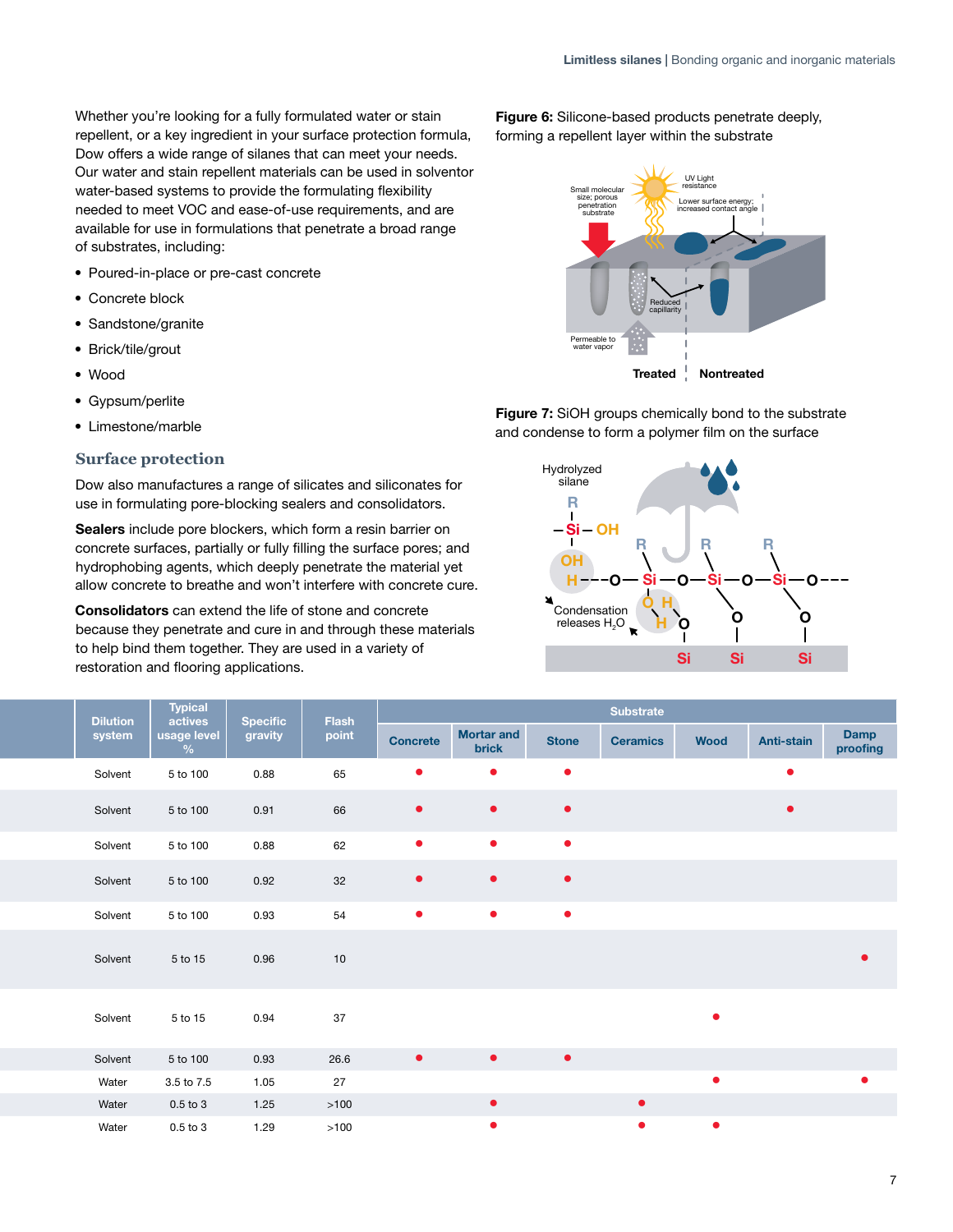

# **Plastics and composites (Including fiberglass)**

Whether you need performance enhancements or process improvements, the unique properties of silanes can provide the solution. Silanes are critical to the strength and durability of composites and can provide more effective coupling and dispersion treatments as well as greater protection against environmental conditions.

#### Silanes from Dow:

- Enhance the mechanical and electrical properties of fiberglass-reinforced polymers
- Improve resistance to moisture attack at the interface
- Increase the strength and durability of composites under wet and dry conditions
- Provide wet-out and lubrication to the glass fiber
- Boost fiber strand integrity, production and handling
- Achieve reliable performance in cycling tests from hot to cold extremes

### **Rubber compounding**

As demand increases for elastomeric products in colors other than black, and with the mechanical attributes similar to those provided by carbon black, silanes are the key to providing a method of effectively bonding various inorganics to the polymer phase.

### **Plastics compounding**

Silanes have been used to improve filler dispersion and glass fiber incorporation into thermoplastic compounds for some time. New products like DOWSIL™ 11-100 Additive not only help with filler dispersion, but can also help improve fire retardant properties of magnesium hydroxide filled halogen-free polyolefin compounds. In addition, treated fillers will absorb less moisture resulting in more durable products with better dielectric properties. Silane dispersing agents can also help reduce the effort and energy needed in the compounding operation.

### **Fiberglass-reinforced polymers**

Silane coupling agents are a critical component of fiberglassreinforced polymers. They provide a stable bond between incompatible, non-bonding organic and inorganic substrates, to effectively treat fiberglass cloth to bind inorganic glass fibers to organic resin. Silane coupling agents are used on fiberglass for general-purpose reinforced plastic applications, such as automotive, marine, sporting goods and building construction, as well as for high-performance applications in printed circuit boards and aerospace composites.

| <b>Product name</b>             | <b>Functionality</b>              | <b>Chemical description</b>                                                                                                                                                                                                                                                                                                           |
|---------------------------------|-----------------------------------|---------------------------------------------------------------------------------------------------------------------------------------------------------------------------------------------------------------------------------------------------------------------------------------------------------------------------------------|
| DOWSIL™<br>11-100 Additive      | Alkyl                             | Alkyl functional siloxane                                                                                                                                                                                                                                                                                                             |
| XIAMETER™<br>OFS-6011 Silane    | Amino/Ethoxysilane                | Aminopropyltriethoxysilane; H <sub>2</sub> NC <sub>3</sub> H <sub>6</sub> -Si(OC <sub>2</sub> H <sub>5</sub> ) <sub>3</sub>                                                                                                                                                                                                           |
| XIAMETER™<br>OFS-6020 Silane    | Amino/Methoxysilane               | Aminoethylaminopropyltrimethoxysilane;<br>$HsNCsHaNHCsHs-Si(OCHs)s$                                                                                                                                                                                                                                                                   |
| XIAMETER™<br>OFS-6030 Silane    | Methacryl/<br>Methoxysilane       | Methacryloxypropyltrimethoxysilane;<br>$H_2C=CH(CH_3)C(O)OC_3H_6-Si(OCH_3)_3$                                                                                                                                                                                                                                                         |
| XIAMETER™<br>OFS-6032 Silane    | Amino/Vinyl/<br>Methoxysilane     | Vinylbenzylaminoethylaminopropyltrimethoxysilane;<br>(H <sub>2</sub> C=CHC <sub>e</sub> H <sub>4</sub> -CH <sub>2</sub> -NHC <sub>2</sub> H <sub>4</sub> NHC <sub>2</sub> H <sub>e</sub> -Si(OCH <sub>3</sub> ) <sub>2</sub> );<br>HCI 40% in methanol                                                                                |
| DOWSIL™<br>Z-6269 Silane        | Amino/Vinyl/<br>Methoxysilane     | Cationic vinylbenzyl and amino functional<br>methoxy-silane; 40% actives in methanol;<br>Higher actives purity version                                                                                                                                                                                                                |
| <b>DOWSIL™</b><br>Z-6132 Silane | Amino/Vinyl/<br>Methoxysilane     | Hydrolyzed version of XIAMETER™ OFS-6032<br>Silane; 37% solids in methanol; Similar to<br>XIAMETER™<br>OFS-6032 Silane                                                                                                                                                                                                                |
| XIAMETER™<br>OFS-6224 Silane    | Amino/Vinyl/<br>Methoxysilane     | Vinylbenzylaminoethylaminopropyltrimethoxy silane;<br>(H <sub>2</sub> C=CHC <sub>6</sub> H <sub>4</sub> -CH <sub>2</sub> -NHC <sub>2</sub> H <sub>4</sub> NHC <sub>3</sub> H <sub>6</sub> -Si(OCH <sub>3</sub> ) <sub>3</sub> );<br>Partially hydrolyzed at 33% in methanol;<br>Low chloride;<br>Similar to XIAMETER™ OFS-6032 Silane |
| XIAMETER™<br>OFS-6062 Silane    | Mercapto/<br>Methoxysilane        | 3-Mercaptopropyltrimethoxysilane;<br>$HS(CH2)3Si(OCH3)3$                                                                                                                                                                                                                                                                              |
| XIAMETER™<br>OFS-6040 Silane    | Epoxy/Methoxysilane               | Glycidoxypropyltrimethoxysilane;<br>$CH_2(O)$ CHCH <sub>2</sub> OC <sub>3</sub> H <sub>6</sub> -Si(OCH <sub>3</sub> ) <sub>3</sub>                                                                                                                                                                                                    |
| <b>DOWSIL™</b><br>Z-6883 Silane | Phenyl/Amino/<br>Methoxysilane    | Phenylaminopropyl trimethoxysilane;<br>$PhNHC3H6Si(OCH3)3$                                                                                                                                                                                                                                                                            |
| <b>DOWSIL™</b><br>Z-6137 Silane | Amino/Silanol                     | Aminoethylaminopropylsilane triol homopolymer;<br>$H2NC2H4NHC3H6-Si(OH)3$ ; In water 22% actives;<br>Low methanol content                                                                                                                                                                                                             |
| <b>DOWSIL™</b><br>Z-6121 Silane | Amino/Alkoxysilane                | Aminoethylaminopropyltrimethoxysilane;<br>H <sub>2</sub> NC <sub>2</sub> H <sub>4</sub> NHC <sub>3</sub> H <sub>6</sub> -Si(OCH <sub>3</sub> ) <sub>4</sub> ; 50% actives in<br>n-butanol/methanol                                                                                                                                    |
| DOWSIL™<br>Z-6701 Silane        | Methyl/Hydrogen/<br>Methoxysilane | Methyldimethoxysilane; CH <sub>3</sub> Si(H)(OCH <sub>3</sub> ) <sub>2</sub>                                                                                                                                                                                                                                                          |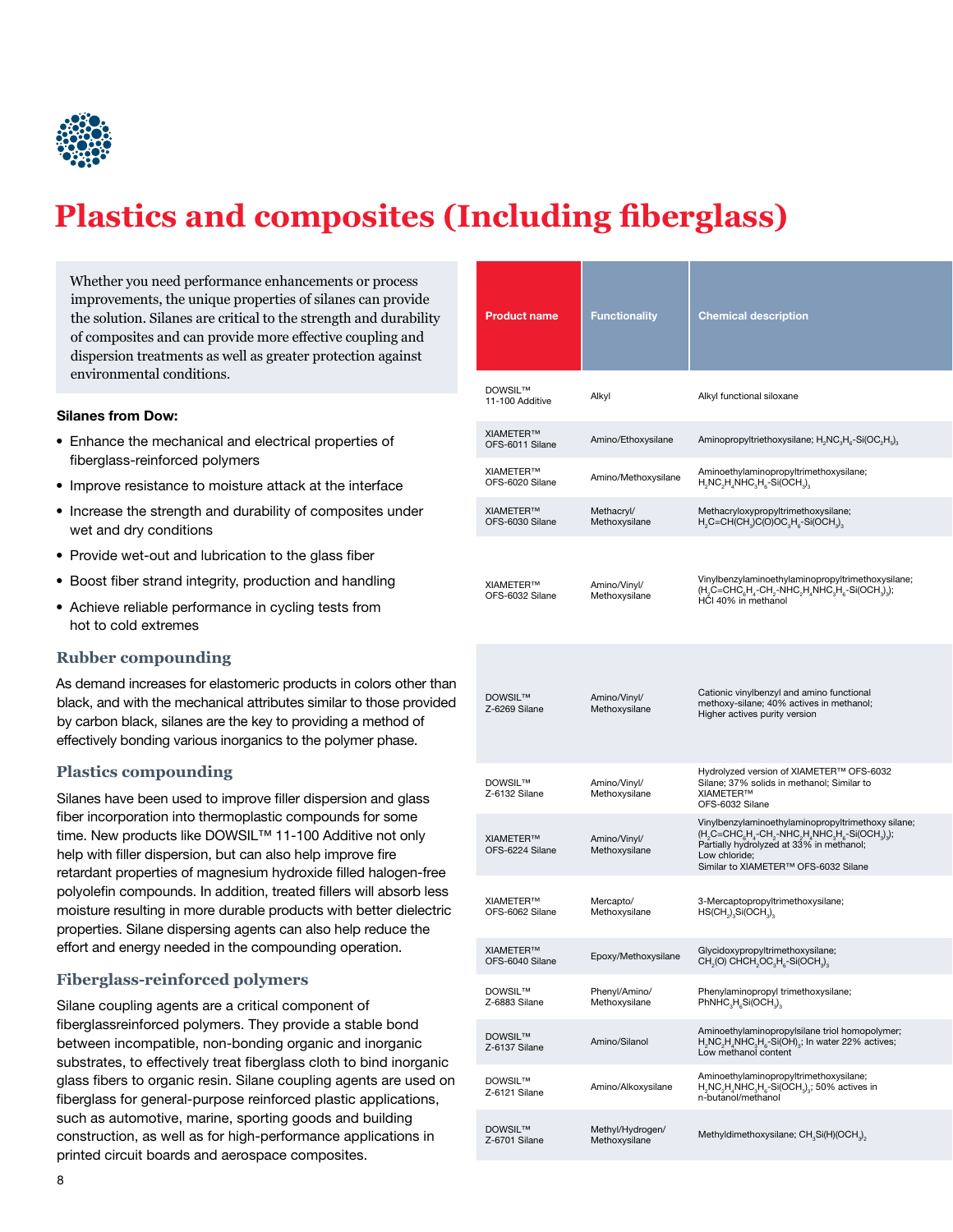|                                                                                                                                                                                                                                                                                                                                                                                                                |   |                                           |                      |                     | <b>Applications</b>              |                       |                              |                                |                                |                                        |
|----------------------------------------------------------------------------------------------------------------------------------------------------------------------------------------------------------------------------------------------------------------------------------------------------------------------------------------------------------------------------------------------------------------|---|-------------------------------------------|----------------------|---------------------|----------------------------------|-----------------------|------------------------------|--------------------------------|--------------------------------|----------------------------------------|
| <b>Application/features</b>                                                                                                                                                                                                                                                                                                                                                                                    |   |                                           | <b>Thermoplastic</b> |                     |                                  | <b>Thermosets</b>     |                              |                                |                                | <b>Surface</b><br>treatment            |
| <b>Filler</b><br>dispersion                                                                                                                                                                                                                                                                                                                                                                                    |   | <b>Reinforcement Adhesion</b><br>coupling | promotion            | <b>Crosslinking</b> | Reinforce<br>glass<br>composites | Reinforce<br>coupling | <b>Adhesion</b><br>promotion | <b>Surface</b><br>modification | <b>Polymer</b><br>modification | <b>Adhesion</b><br>promotion<br>primer |
| Filler dispersion aid with extended shelf<br>life . Impart hydrophobicity to inorganic<br>filler surface · Improve inorganic filler<br>de-agglomeration                                                                                                                                                                                                                                                        | О |                                           |                      |                     |                                  |                       |                              |                                |                                |                                        |
| Coupling agent for thermoset resins with<br>glass or mineral fillers                                                                                                                                                                                                                                                                                                                                           |   |                                           |                      |                     | $\bullet$                        |                       |                              |                                |                                |                                        |
| Coupling agent for many thermoset<br>and thermoplastic resins with glass<br>or mineral fillers                                                                                                                                                                                                                                                                                                                 |   | $\bullet$                                 |                      |                     |                                  |                       |                              |                                |                                |                                        |
| Coupling agent for many thermoset<br>and thermoplastic resins with glass<br>or mineral fillers                                                                                                                                                                                                                                                                                                                 |   | $\bullet$                                 |                      |                     | $\bullet$                        | $\bullet$             |                              |                                |                                |                                        |
| Coupling agent for many resin systems<br>· Useful for fiberglass-reinforced printed<br>circuit boards . Improved adhesion of<br>organic polymer to inorganic substrate<br>or filler • Improved wet and dry physical<br>properties of composite . Improved<br>mixing and compatibility of filled systems<br>• Compatible with epoxies, polyolefins<br>polymer types                                             |   |                                           |                      |                     |                                  |                       |                              |                                |                                |                                        |
| Coupling agent for many resins systems<br>· Useful for fiberglass-reinforced printed<br>circuit boards . Improved adhesion of<br>organic polymer to inorganic substrate<br>or filler • Improved wet and dry physical<br>properties of composite . Improved<br>mixing and compatibility of filled systems<br>• Compatible with epoxies for printed<br>circuit boards (PCBs), polyolefins, most<br>polymer types |   |                                           |                      |                     |                                  |                       |                              |                                |                                |                                        |
| Prehydrolyzed - may improve customer<br>productivity . Compatible with epoxies<br>for PCBs                                                                                                                                                                                                                                                                                                                     |   |                                           |                      |                     | $\bullet$                        |                       |                              |                                |                                |                                        |
| Prehydrolyzed with reduced CI content                                                                                                                                                                                                                                                                                                                                                                          |   |                                           |                      |                     |                                  |                       |                              |                                |                                |                                        |
| Coupling agent to improve the adhesion<br>of sulfur-cured elastomers to inorganic<br>fillers, fiberglass and surfaces; treated<br>fillers compatible with epoxy, polysulfide,<br>EPDM, natural rubber, SBR, nitrile rubber                                                                                                                                                                                     |   |                                           |                      |                     |                                  |                       |                              |                                |                                |                                        |
| Used for silica treatment for EMC<br>application                                                                                                                                                                                                                                                                                                                                                               |   |                                           |                      |                     |                                  |                       |                              |                                |                                |                                        |
| Adhesion promoter for EMC . Improved<br>adhesion between metal and resin and<br>inorganic fillers and resin                                                                                                                                                                                                                                                                                                    |   |                                           |                      |                     |                                  |                       | $\bullet$                    |                                |                                |                                        |
| Adhesion promoter . Coupling agent<br>• Resin additive • Improves chemical<br>bonding of resins to inorganic material                                                                                                                                                                                                                                                                                          |   |                                           | $\bullet$            |                     |                                  |                       |                              | $\bullet$                      |                                | $\bullet$                              |
| Improves chemical bonding of resins to<br>inorganic material                                                                                                                                                                                                                                                                                                                                                   |   |                                           |                      |                     |                                  |                       |                              |                                |                                |                                        |
| Reactive in hydrosilation to form<br>methoxysilyl functional materials<br>· Polymer modification for adhesives<br>and sealants                                                                                                                                                                                                                                                                                 |   |                                           |                      | $\bullet$           |                                  |                       |                              |                                |                                |                                        |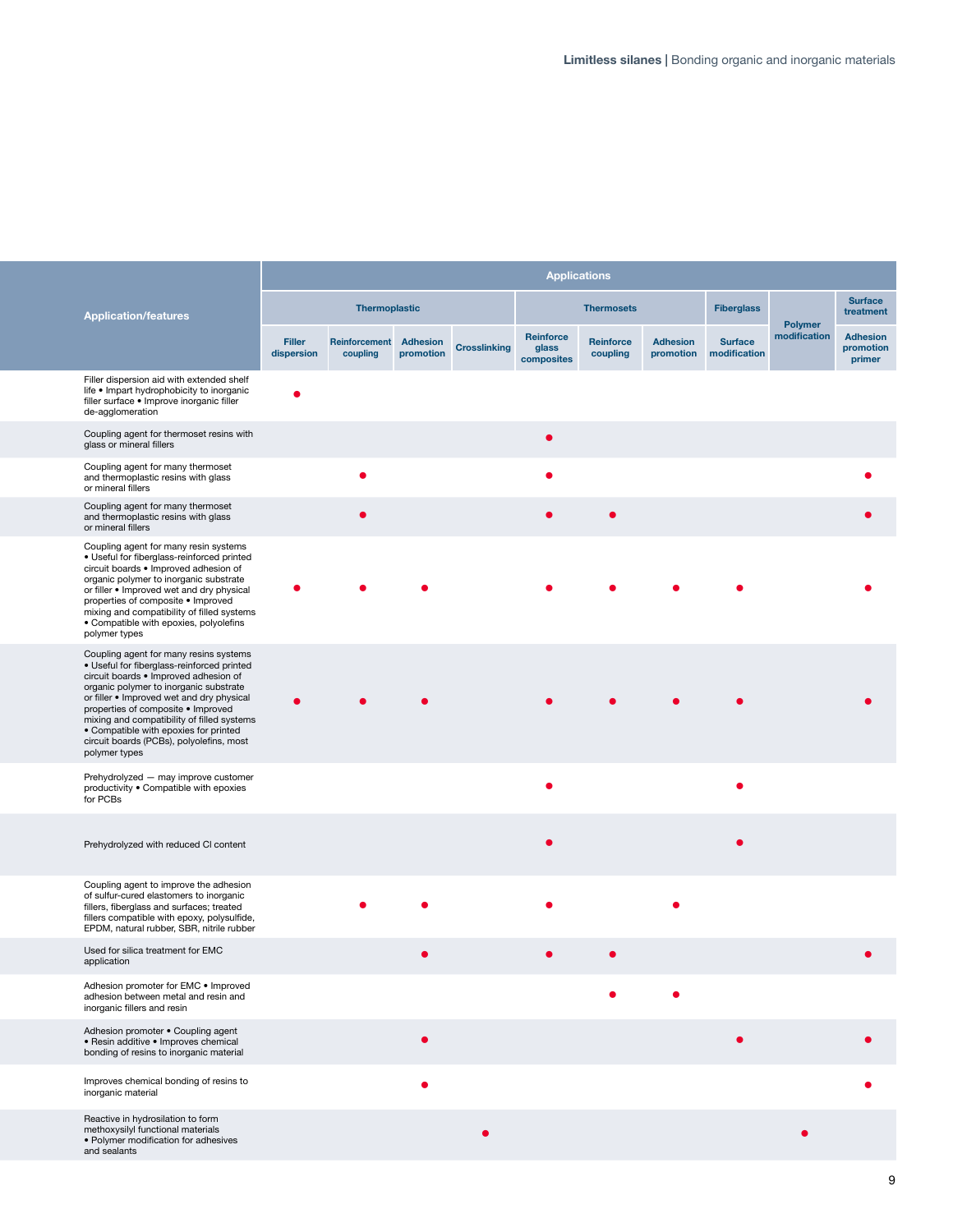

### **Paints, inks and coatings**

The unique capabilities of silanes make them ideal for high-performance paints and coatings, as do their ability to withstand physical, chemical, environmental and thermal degradation. They can be used in waterborne or solventborne formulations, are compatible with most binder systems, are suitable for low-VOC, sustainably formulated products and are versatile and easy to use.

The use of silanes in coatings can provide improvements in adhesion; resistance to moisture, chemicals, ultraviolet (UV) rays and abrasion; and improved dispersion of fillers. Silanes are also used as intermediates to produce silicates and siliconates via reaction with metal hydroxide. These materials are used in protective finishes, such as zinc-rich primers, masonry treatments for water repellency, or compounded directly into concrete coatings for improved physical properties and water repellency.

### **Primers**

Silanes provide crucial functionality in the primer segment because they allow formulas to be tailored to specific application performance requirements, enhance adhesion and also offer controlled water resistance, UV and thermal stability, surface activity, chemical resistance and corrosion protection.

### **Automotive clearcoats**

Color-plus-clear coating systems have become the standard for automotive finishes. These coatings deliver outstanding gloss and image distinctiveness, however they are often subjected to damage from environmental elements like stone chipping and abrasive scratching. The inclusion of a surface-reactive silane coupling agent has been shown to improve scratch resistance.

| <b>Product name</b>               | <b>Functionality</b>                | <b>Chemical description</b>                                              | <b>Application/features</b>                                                                                                                                                                                                                                                                                                                                                                         |
|-----------------------------------|-------------------------------------|--------------------------------------------------------------------------|-----------------------------------------------------------------------------------------------------------------------------------------------------------------------------------------------------------------------------------------------------------------------------------------------------------------------------------------------------------------------------------------------------|
| XIAMETER™ OFS-6011 Silane         | Amino/Ethoxy-silyl                  | Aminopropyltriethoxysilane; APTES;<br>99% actives                        | Coupling agent for many thermoset and thermoplastic<br>resins and/or adhesion promoter                                                                                                                                                                                                                                                                                                              |
| XIAMETER™ OFS-6020 Silane         | Amino/Methoxy-silyl                 | Aminoethylaminopropyltrimethoxysilane;<br>99% actives                    | Coupling agent for many thermoset and thermoplastic<br>resins and/or adhesion promoter                                                                                                                                                                                                                                                                                                              |
| XIAMETER™ OFS-6030 Silane*        | Methacrylate/<br>Methoxy-silyl      | 3-Methacryloxypropyltrimethoxysilane;<br>98% actives                     | Coupling agent for unsaturated resin systems                                                                                                                                                                                                                                                                                                                                                        |
| XIAMETER™ OFS-6032 Silane         | Amino/Vinylbenzyl/<br>Methoxy-silyl | Cationic vinylbenzyl and amino-functional<br>methoxy-silane; 40% actives | Coupling agent to improve adhesion of organic resins to<br>inorganic surfaces (e.g. epoxy based print circuit board)                                                                                                                                                                                                                                                                                |
| XIAMETER™ OFS-6040 Silane'        | Epoxy/Methoxy-silyl                 | Glycidoxypropyltrimethoxysilane;<br>99% actives                          | Coupling agent for various thermoset resins with glass<br>or mineral                                                                                                                                                                                                                                                                                                                                |
| DOWSIL™ Z-6121 Silane             | Amino/Alkoxy-silyl                  | Aminoethylaminopropyltrialkoxysilane;<br>50% actives                     | Adhesion promoter recommended for use with epoxy coatings,<br>silicone-resin based coatings and alkyd finishes . Can be<br>incorporated into epoxy coatings . Room-temperature curing<br>agent for silicone resin-based coatings . Can be used with<br>alkyd coatings . Effective over a wide range of concentrations<br>• Curing agent for silicone resin-based coatings • Eliminates<br>oven cure |
| DOWSIL <sup>™</sup> Z-6137 Silane | Amino/Silanol                       | Aqueous solution of amino-functional<br>silicone polymers; 22.5% actives | An additive or primer in water-based systems to improve<br>bonding between organic binder and inorganic substrate<br>• Works well with phenols and epoxies - may also work with<br>polyurethanes and acrylics • Low methanol content (<1%)                                                                                                                                                          |

\*When used as a primer, apply by dipping or brushing.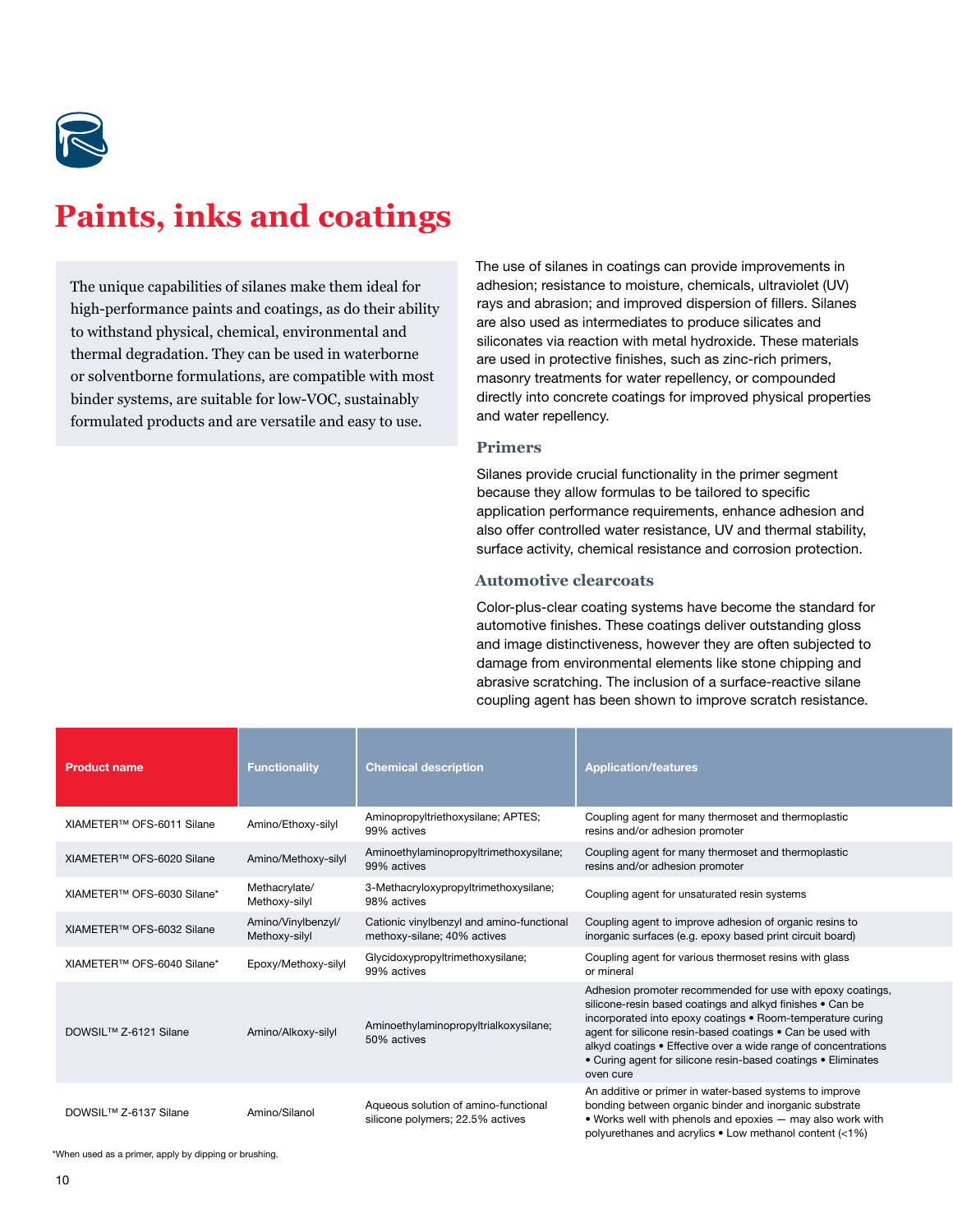### **Architectural coatings**

Including alkoxysilanes in coating formulations can create a more tightly crosslinked, water resistant film that is much less susceptible to moisture attack. The inclusion of silanes can also improve adhesion, abrasion resistance, thermal stability and durability, pigment and filler dispersion, UV resistance and water and chemical resistance.

### **Industrial coatings**

Combining the cure profiles and barrier properties of organic resins with the thermal and UV stability of silanes, formulators have created high-performance coatings with excellent resistance to corrosion and chemical attack as well as thermal and UV degradation. Some of the benefits achieved with silanes include high heat resistance, excellent mechanical strength and improved water and moisture resistance.



•

|               |                 |           |                          | <b>Applications</b> |                          |                            |                      |
|---------------|-----------------|-----------|--------------------------|---------------------|--------------------------|----------------------------|----------------------|
|               |                 |           | <b>Pigment treatment</b> |                     | <b>Adhesion promoter</b> |                            |                      |
| <b>Primer</b> | <b>Additive</b> | Solvent   | Waterborne               | Solvent             | Waterborne               | <b>Radiation-</b><br>cured | <b>FDA</b> compliant |
|               |                 |           | $\bullet$                | $\bullet$           | $\bullet$                |                            |                      |
| $\bullet$     |                 | $\bullet$ | $\bullet$                | $\bullet$           | $\bullet$                |                            |                      |
| $\bullet$     | $\bullet$       |           |                          | $\bullet$           | $\bullet$                | $\bullet$                  |                      |
| $\bullet$     | $\bullet$       |           |                          | $\bullet$           | $\bullet$                |                            |                      |
| $\bullet$     | $\bullet$       | $\bullet$ | $\bullet$                | $\bullet$           | $\bullet$                |                            |                      |
|               |                 |           |                          |                     |                          |                            |                      |
| $\bullet$     | $\bullet$       |           |                          | $\bullet$           |                          |                            |                      |
|               |                 |           |                          |                     |                          |                            |                      |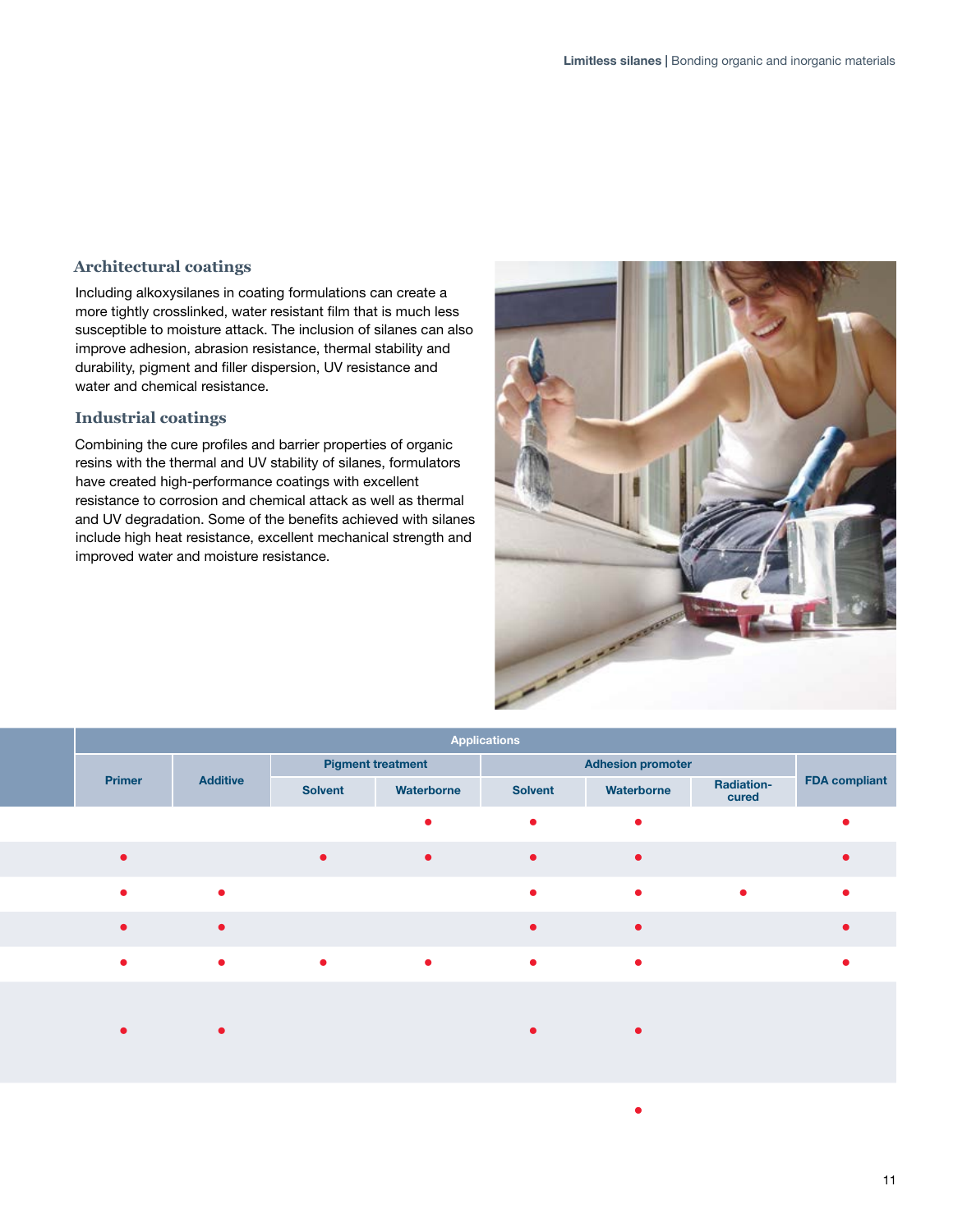$\boldsymbol{\eta}$ 

### **Adhesives and sealants**

Silanes are widely used to improve the adhesion of a broad range of sealants and adhesives to inorganic substrates such as metals, glass and stone. The reputation of silane-enhanced sealants and adhesives in the aircraft, automotive and construction industries is built upon their ability to form durable bonds to metal, glass, ceramic and other surfaces – bonds that withstand exposure to heat, ultraviolet radiation, humidity and water.



### **Adhesion promoters**

A silane coupling agent will function at the interface between the sealant or adhesive and the substrate to act as an adhesion promoter. Mixtures of silanes are used as adhesion promoters to provide enhanced water resistance, thermal stability, or crosslinking at the bonding site. The silanes can be blended into an adhesive formulation or used as primers on substrates, resulting in an adhesive bond with greater resistance to moisture attack, longer life and greater temperature and chemical resistance.

### **Coupling agents**

Silane coupling agents are used to increase adhesion between fillers and the polymer matrix in sealants and adhesives. The silane coupling agent treatment on the filler can provide better bonding of the pigment or filler to the resin, improved mixing, increased matrix strength and reduced viscosity of the uncured sealant or adhesive.

| <b>Product name</b>        | <b>Functionality</b>           | <b>Chemical description</b>                                                           | <b>Application/features</b>                                                               | <b>Primer</b> | <b>Additive</b> |
|----------------------------|--------------------------------|---------------------------------------------------------------------------------------|-------------------------------------------------------------------------------------------|---------------|-----------------|
| XIAMETER™ OFS-1579 Silane  | Alkyl                          | Methyl and ethyl triacetoxysilanes                                                    | Crosslinker for silicone RTVs                                                             |               |                 |
| XIAMETER™ OFS-6070 Silane  | Alkyl                          | Methyltrimethoxysilane;<br>CH <sub>2</sub> -Si(OCH <sub>2</sub> ) <sub>2</sub> ; MTMS | Crosslinker for silicone RTVs<br>• Moisture scavenger                                     |               |                 |
| XIAMETER™ OFS-6011 Silane  | Amino/Ethoxy-silyl             | Aminopropyltriethoxysilane;<br>APTES: 99% actives                                     | Coupling agent for many<br>thermoset and thermoplastic<br>resins and/or adhesion promoter |               |                 |
| XIAMETER™ OFS-6020 Silane  | Amino/Methoxy-silyl            | Aminoethylaminopropyl-<br>trimethoxysilane; 99% actives                               | Coupling agent for many<br>thermoset and thermoplastic<br>resins and/or adhesion promoter |               |                 |
| XIAMETER™ OFS-6030 Silane* | Methacrylate/<br>Methoxy-silyl | 3-methacryloxypropyl-<br>trimethoxysilane; 98% actives                                | Coupling agent for unsaturated<br>resin systems                                           |               |                 |
| XIAMETER™ OFS-6040 Silane* | Epoxy/Methoxy-silyl            | Glycidoxypropyltrimethoxysilane;<br>99% actives                                       | Coupling agent for various<br>thermoset resins with glass<br>or mineral                   |               |                 |

\*When used as a primer, apply by dipping or brushing.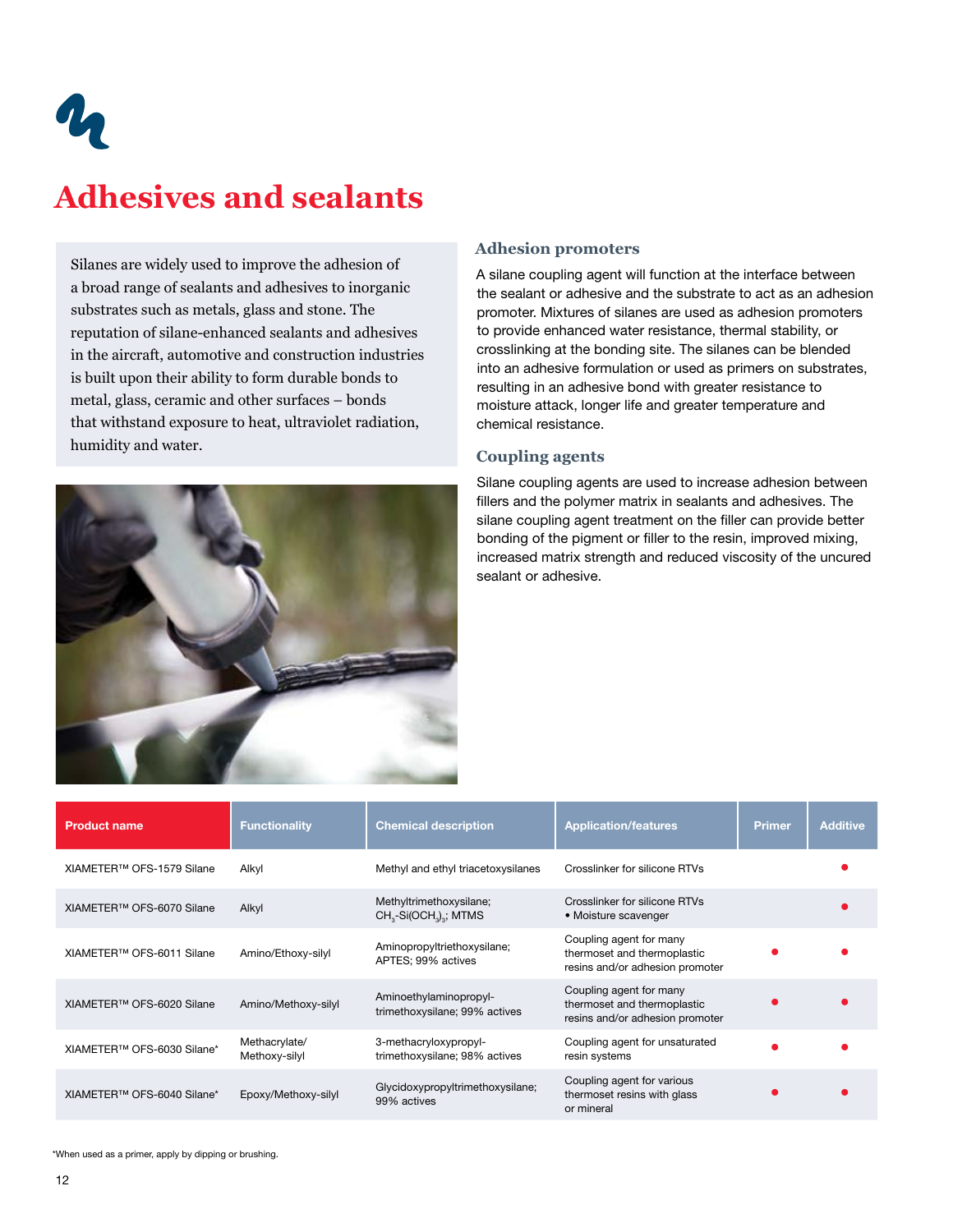

### **Mineral and filler treatments**

The metal hydroxyl groups on the surface of minerals are usually hydrophilic and incompatible with organic polymers. Alkoxysilanes are a natural fit to treat the surface of the mineral to make it more compatible and dispersible in the polymer, or even to make the filler a reinforcing additive. Minerals with silicon and aluminum hydroxyl groups on their surfaces are generally very receptive to bonding with alkoxysilanes.

Silane treatment can improve processing, performance and durability of mineral-modified products by reducing the viscosity of the filler/polymer mix, as well as improving:

- Adhesion between the mineral and polymer
- Wet-out of the mineral by the polymer
- Dispersion of the mineral in the polymer
- Electrical properties
- Mechanical properties

Figure 8: Filler surface treatment



| <b>Product name</b>                      | <b>Functionality</b>             | <b>Chemical description</b>                                                                                                                  | <b>Application/features</b>                                                                                                                                                                   | <b>Dispersing</b><br>agent | <b>Reactive</b><br>treatment |
|------------------------------------------|----------------------------------|----------------------------------------------------------------------------------------------------------------------------------------------|-----------------------------------------------------------------------------------------------------------------------------------------------------------------------------------------------|----------------------------|------------------------------|
| DOWSIL <sup>™</sup> 11-100 Additive      | Alkyl                            | Alkyl functional siloxane                                                                                                                    | Filler dispersion aid with extended<br>shelf life • Impart hydrophobicity<br>to inorganic filler surface . Improve<br>inorganic filler de-agglomeration                                       |                            |                              |
| XIAMETER™ OFS-6341 Silane                | Alkyl                            | n-Octyltriethoxysilane;<br>$CaH17Si(OCaHa)a; nOTES$                                                                                          | Hydrophobic surface treatment<br>• Organic modification of surfaces<br>• Formulating penetrating<br>treatments that provide water<br>repellency and prevent water<br>absorption into concrete |                            |                              |
| XIAMETER™ OFS-6011 Silane                | Amino/Ethoxysilane               | Aminopropyltriethoxysilane;<br>$H_2NC_3H_6-Si(OC_2H_6)$                                                                                      | Coupling agent for thermoset resins<br>with glass or mineral fillers                                                                                                                          |                            |                              |
| XIAMETER™ OFS-6020 Silane                | Amino/Methoxysilane              | Aminoethylaminopropyl-<br>trimethoxysilane;<br>$H2NC2H4NHC3H6-Si(OCH3)3$                                                                     | Coupling agent for many thermoset<br>and thermoplastic resins with glass<br>or mineral fillers                                                                                                |                            |                              |
| XIAMETER™ OFS-6030 Silane                | Methacryl/<br>Methoxysilane      | Methacryloxypropyl-<br>trimethoxysilane; H <sub>2</sub> C=CH(CH <sub>2</sub> )<br>$C(O)OC3H6-Si(OCH3)3$                                      | Coupling agent for many thermoset<br>and thermoplastic resins with glass<br>or mineral fillers                                                                                                |                            |                              |
| XIAMETER™ OFS-6040 Silane                | Epoxy/Methoxysilane              | Glycidoxypropyltrimethoxysilane;<br>CH <sub>2</sub> (O) CHCH <sub>2</sub> OC <sub>3</sub> H <sub>2</sub> -Si(OCH <sub>3</sub> ) <sub>3</sub> | Used for silica treatment for<br><b>EMC</b> application                                                                                                                                       |                            |                              |
| XIAMETER™ OFS-6124 Silane                | Phenyl                           | Phenyltrimethoxysilane;<br>$(C_{6}H_{5}-Si(OCH_{3})_{3})$                                                                                    | Hydrophobic surface treatment<br>• Hydrophobic additive to other<br>silane coupling agents • Thermal<br>stability additive to other silanes                                                   |                            |                              |
| XIAMETER™ Q1-6083<br>Antifreeze Additive | Phosphonate Sodium<br>Siliconate | 40% Sodium (trihydroxysilyl)-<br>propylmethylphosponate in water                                                                             |                                                                                                                                                                                               |                            | (Engine<br>coolant)          |